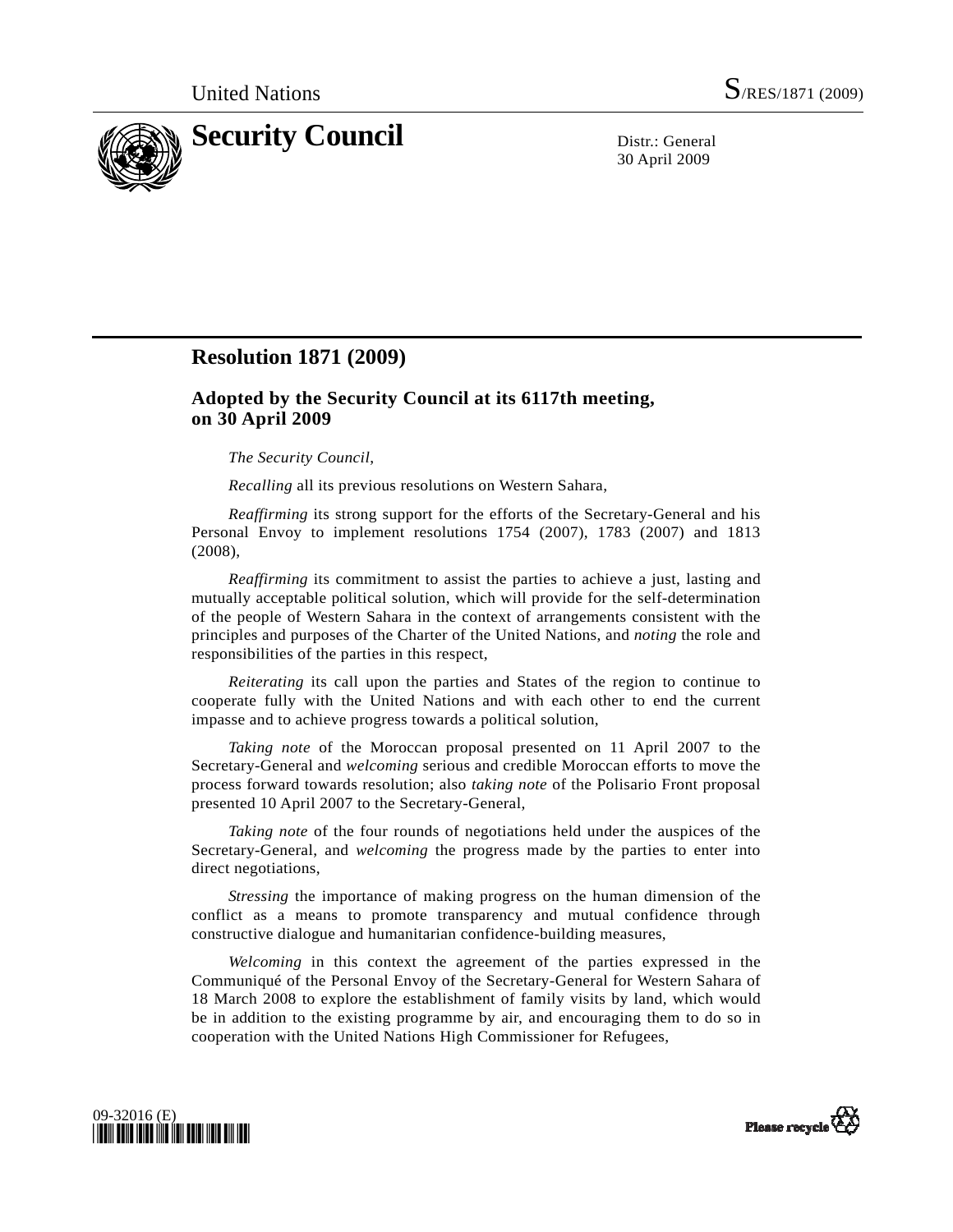*Welcoming* the commitment of the parties to continue the process of negotiations through United Nations-sponsored talks,

*Noting* the Secretary-General's view that the consolidation of the status quo is not an acceptable outcome of the current process of negotiations, and *noting further* that progress in the negotiations will have a positive impact on the quality of life of the people of Western Sahara in all its aspects,

*Welcoming* the appointment of the Secretary-General's Personal Envoy for Western Sahara Ambassador Christopher Ross, and also *welcoming* his recent visit to the region and ongoing consultations with the parties,

*Having considered* the report of the Secretary-General of 13 April 2009 (S/2009/200),

 1. *Reaffirms* the need for full respect of the military agreements reached with the United Nations Mission for the Referendum in Western Sahara (MINURSO) with regard to the ceasefire;

 2. *Welcomes* the parties' agreement with the Personal Envoy's suggestion to hold small, informal talks in preparation for a fifth round of negotiations, and *recalls* its endorsement of the previous report's recommendation that realism and a spirit of compromise by the parties are essential to achieve progress in negotiations;

 3. *Calls* upon the parties to continue to show political will and work in an atmosphere propitious for dialogue in order to enter into a more intensive and substantive phase of negotiations, thus ensuring implementation of resolutions 1754 (2007), 1783 (2007) and 1813 (2008) and the success of negotiations; and *affirms* its strong support for the commitment of the Secretary-General and his Personal Envoy towards a solution to the question of Western Sahara in this context;

 4. *Calls* upon the parties to continue negotiations under the auspices of the Secretary-General without preconditions and in good faith, taking into account the efforts made since 2006 and subsequent developments, with a view to achieving a just, lasting and mutually acceptable political solution, which will provide for the self-determination of the people of Western Sahara in the context of arrangements consistent with the principles and purposes of the Charter of the United Nations, and noting the role and responsibilities of the parties in this respect;

5. *Invites* Member States to lend appropriate assistance to these talks;

 6. *Requests* the Secretary-General to keep the Security Council informed on a regular basis on the status and progress of these negotiations under his auspices and expresses its intention to meet to receive and discuss his report;

 7. *Requests* the Secretary-General to provide a report on the situation in Western Sahara well before the end of the mandate period;

 8. *Urges* Member States to provide voluntary contributions to fund confidence-building measures that allow for increased contact between separated family members, especially family visits, as well as for other confidence-building measures that may be agreed between parties;

9. *Decides* to extend the mandate of MINURSO until 30 April 2010;